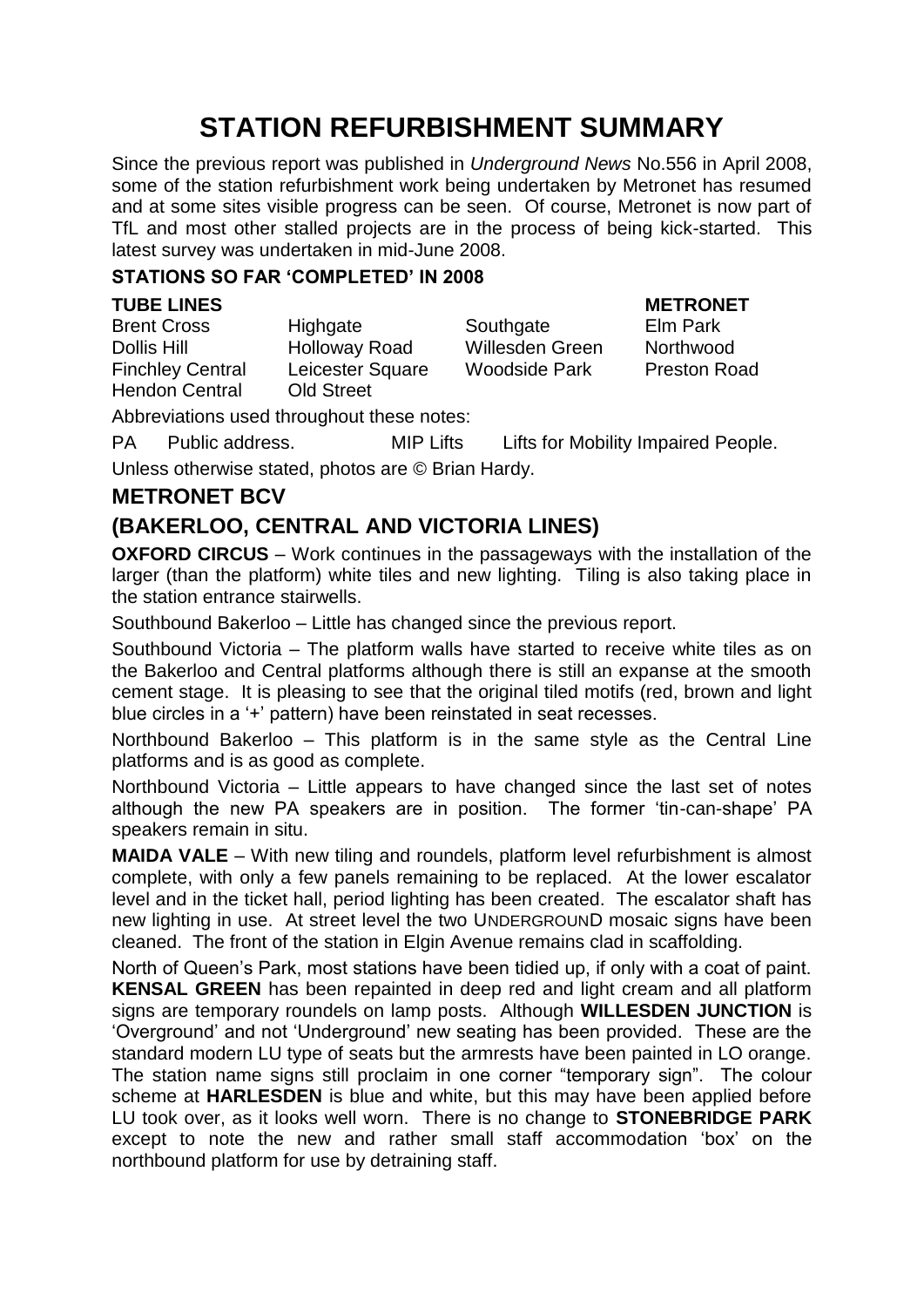**WEMBLEY CENTRAL** – Although this station came under LU control in December 2007, there is no station refurbishment scheme here – it is a total rebuild of the area. The 1930s LMS surface building and associated shops *(below)* have almost completely demolished as seen on 19 June 2008 and just the west side "art deco" entrance remained. **Photo: Kim Rennie**



**NORTH WEMBLEY** is in dark blue and white with the temporary platform roundels attached to lamp stands. It is noted that the 1980s NSE-era pole-mounted illuminated BR double-arrow sign does not have an associated LU section. This was obviously an error by BR for this type should have been confined to north of Harrow & Wealdstone). However, some former Silverlink nameboards remain at platform level, but totally covered over in white. There is one of these at **SOUTH KENTON**  that still has an LU roundel at one end. **KENTON**, in red and white, is otherwise the same as North Wembley. **LOUGHTON** – Whilst many paving slabs have been laid on both island platforms there are still several areas of rough tarmac that have to be dealt with before this station can be regarded as "complete".

**HAINAULT** – Much of the main platform work is complete at last but there remains much to do in the stairwells, subways and with the future MIP lifts. Outstanding, however, seems to be the commissioning of new train indicators. Currently these are wrapped in plastic sheeting and the previous ones remain in service.

**WANSTEAD** – Work here appears to remain suspended.

**MILE END** – Many of the blue hoardings surrounding the upright pillars (see page 293 of the April issue) have now been removed, suggesting that work may have restarted after a long period at a stand.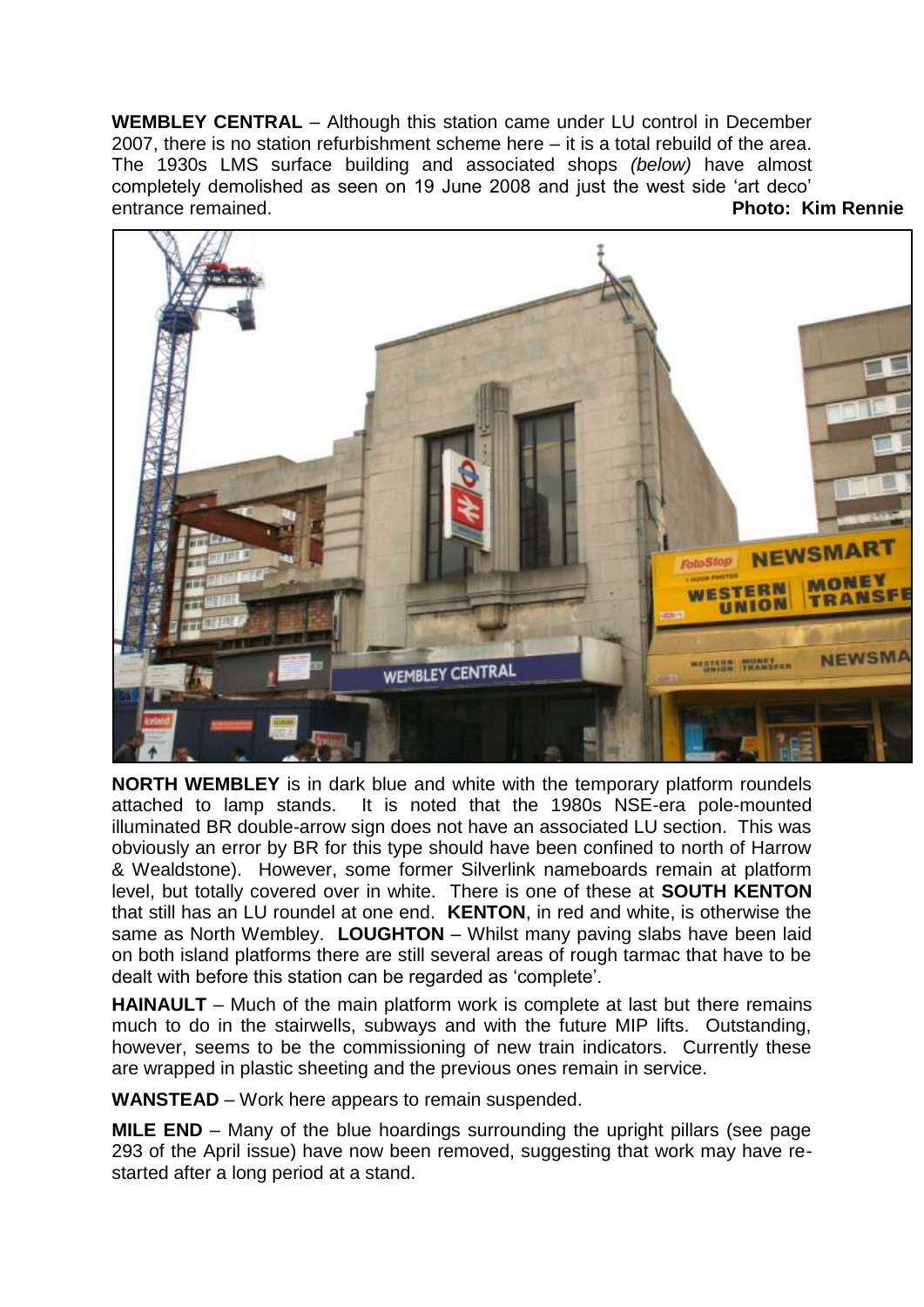The "new" large tiles on the stairs at Mile End are the 1980s ones, being removed and exposing the smaller square New Works originals. It is thought that this station was ever properly completed after the original New Works finish was "destroyed" in the late-1980s. Various new ceiling panels were removed before the whole of the new tiling was put up and never replaced, so it's been incomplete for 20-odd years now.

**ST. PAUL'S** – Work appears to have restarted with the station closed over several weekends during June. More in the next report, hopefully.

**HOLBORN** – Nothing significant to note since the previous report.

**NOTTING HILL GATE** – Work on reinstating the escalator shaft panelling appears to be complete, save for small areas at the sides of the escalators at the upper and lower landings. The escalator shaft and short subway leading to the eastbound Central Line has new panelling and lighting but at the upper and lower escalator landings, circular lighting complements the finished product very well. As stated before the Central Line platforms remain rather dim in comparison, so roll on their actual refurbishment!

**SHEPHERD'S BUSH** – At platform level, framework for new panelling is in place and it appears the platforms are to be brightened up considerable – anything has got to be better than the previous 1980s décor – like it or not, if nothing else it was rather unique. The scheme before that is also visible – paper station name friezes and pale yellow tiling, similar to that at Holland Park and (before recent modernisation) Queensway.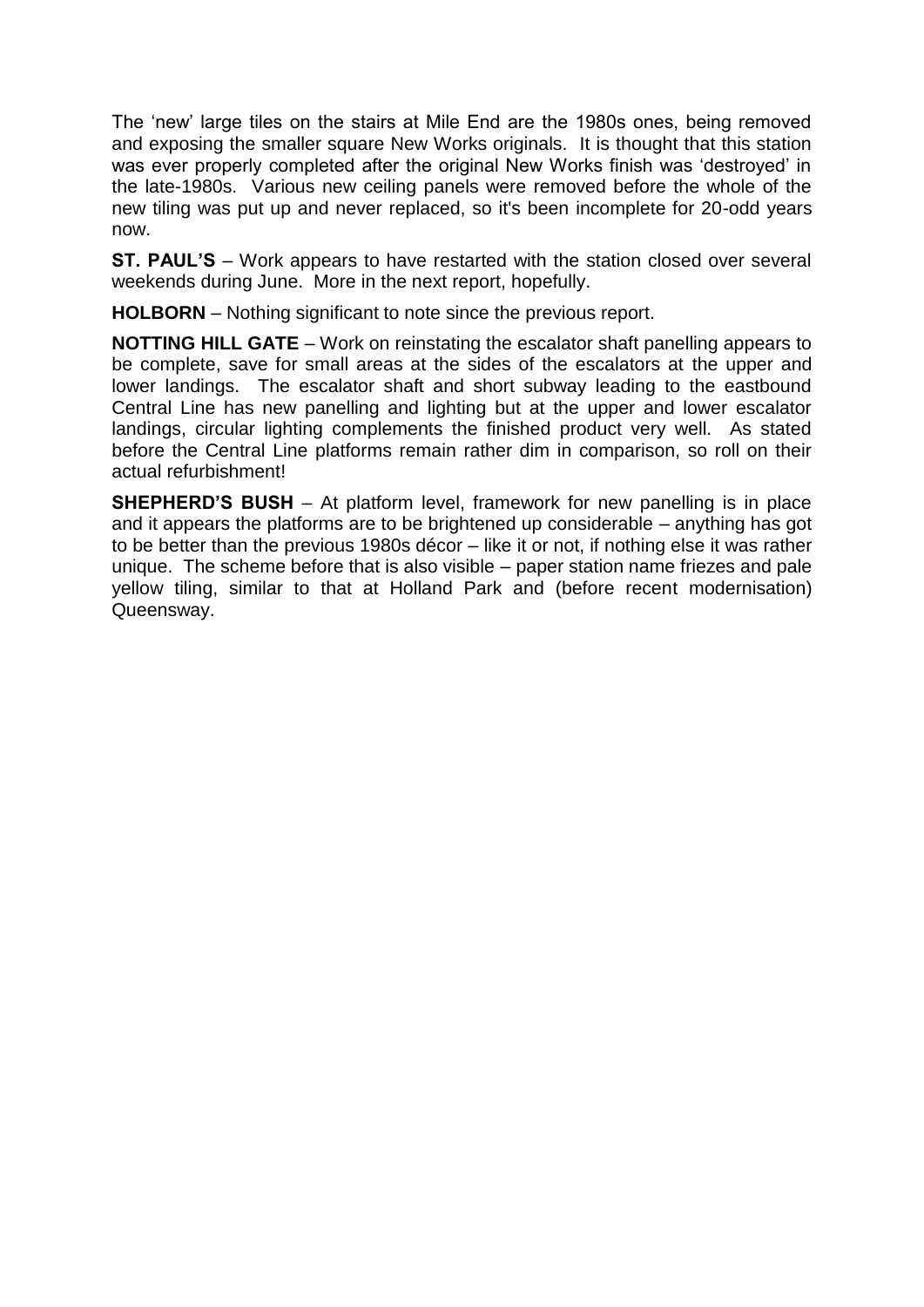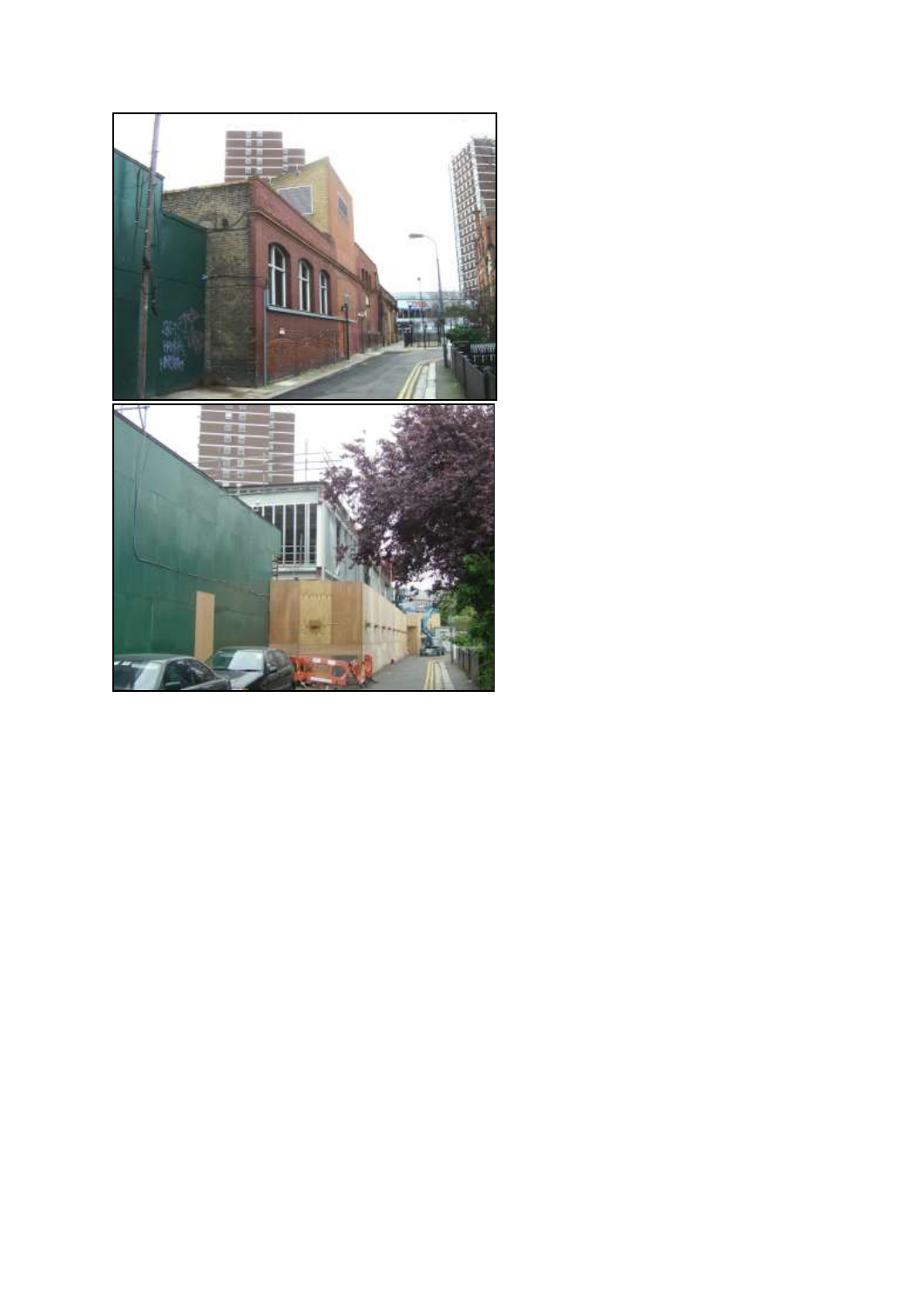

The side of the old station building in Shepherd"s Bush Place is seen *(upper, left)* on 24 January 2008 and *(upper, right)* the new structure taking shape on 15 May 2008.

Sadly the original station building hasn't been kept (despite some previous reports suggesting that it might) and the frontage *(above, left)* is seen on 24 January 2008. The new station building takes shape on 15 May 2008 *(above, right).*

**WHITE CITY** – Work has re-started here with the stanchions and girders painted pale green and cabling taking place under the canopies. New lighting is being installed. Blue hoardings may be seen on either side of the station entrance. Scaffolding is in place above the edge of the station canopies.

**PERIVALE** – New CCTV cameras and PA speakers have been installed but remain covered in black plastic. The framework for the future Help Points are now place. The canopy edging is being renewed with some new panels already in place *(below, left).* Part of the station entrance is covered with scaffolding *(below, right)* and blue hoardings as seen on 22 June 2008. The brickwork has been cleaned and the station car park remains out of use to the public.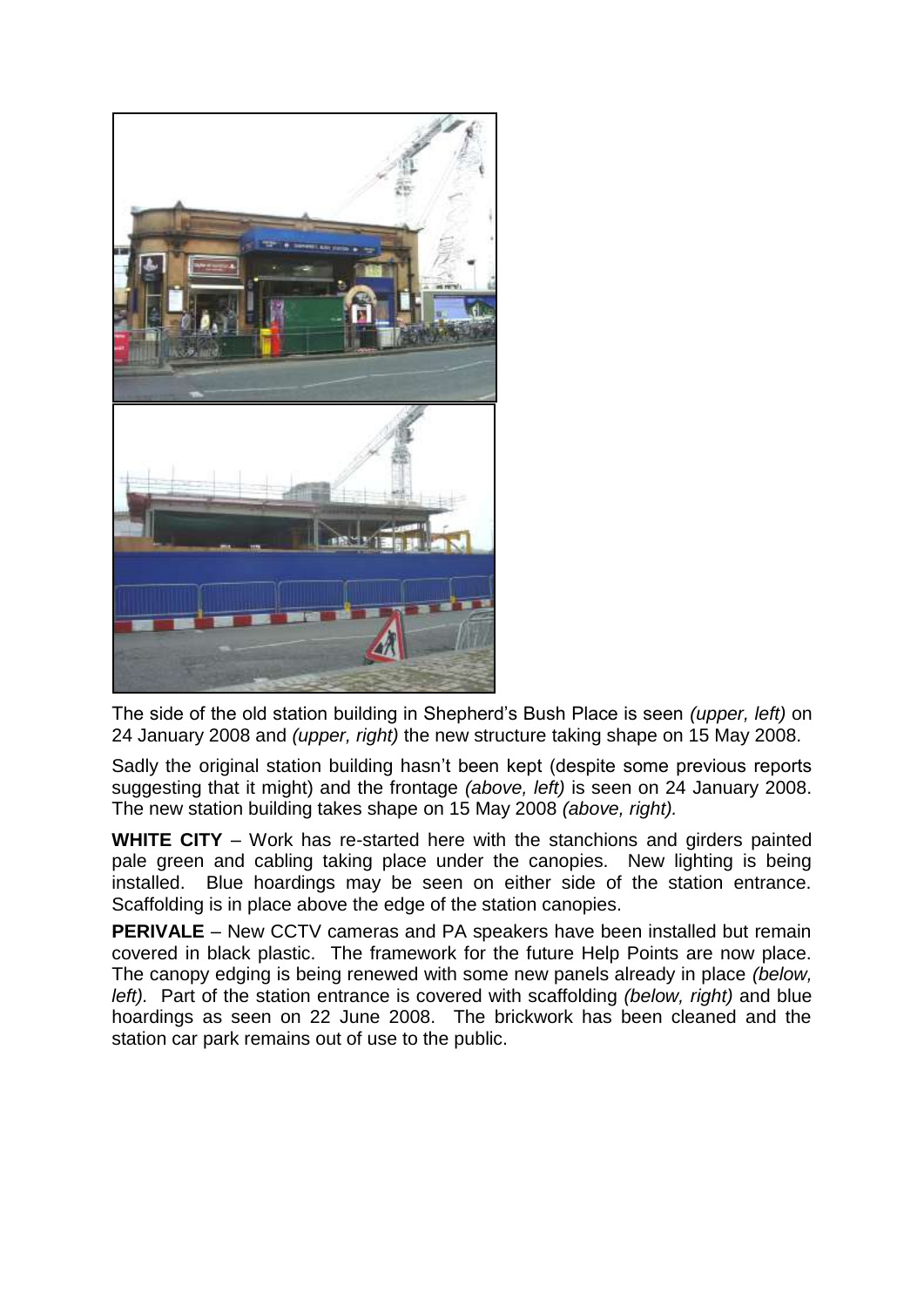

**RUISLIP GARDENS** –Some PA speakers are still covered in plastic but platform level Help Point "stands" have been installed.



**BRIXTON** – There is nothing new to report regarding the escalator shaft and ticket hall. On the platforms the curved framework has been cemented for future new panelling *(left)* and now stands proud of the original tilework. marginally reducing the platform width.

**WARREN STREET** – On the Northern Line platforms, little has changed. The passageways have been retiled in Leslie Green style and is now approaching completion. Work has at last begun on the Victoria Line area with all the platform tiles having been removed.

At the south end of the southbound platform new pale yellow tiling is being installed, as it is in the Victoria Line passageways.

**WALTHAMSTOW CENTRAL** – This is one location where work appears to be almost at a standstill, with very little progress to note since the last report. The MIP lift is still not commissioned and the "porter" service, to assist passengers with their luggage up to the bus station, is still available 07.00 to 18.00 daily.

## **TUBELINES JNP (JUBILEE, NORTHERN AND PICCADILLY LINES)**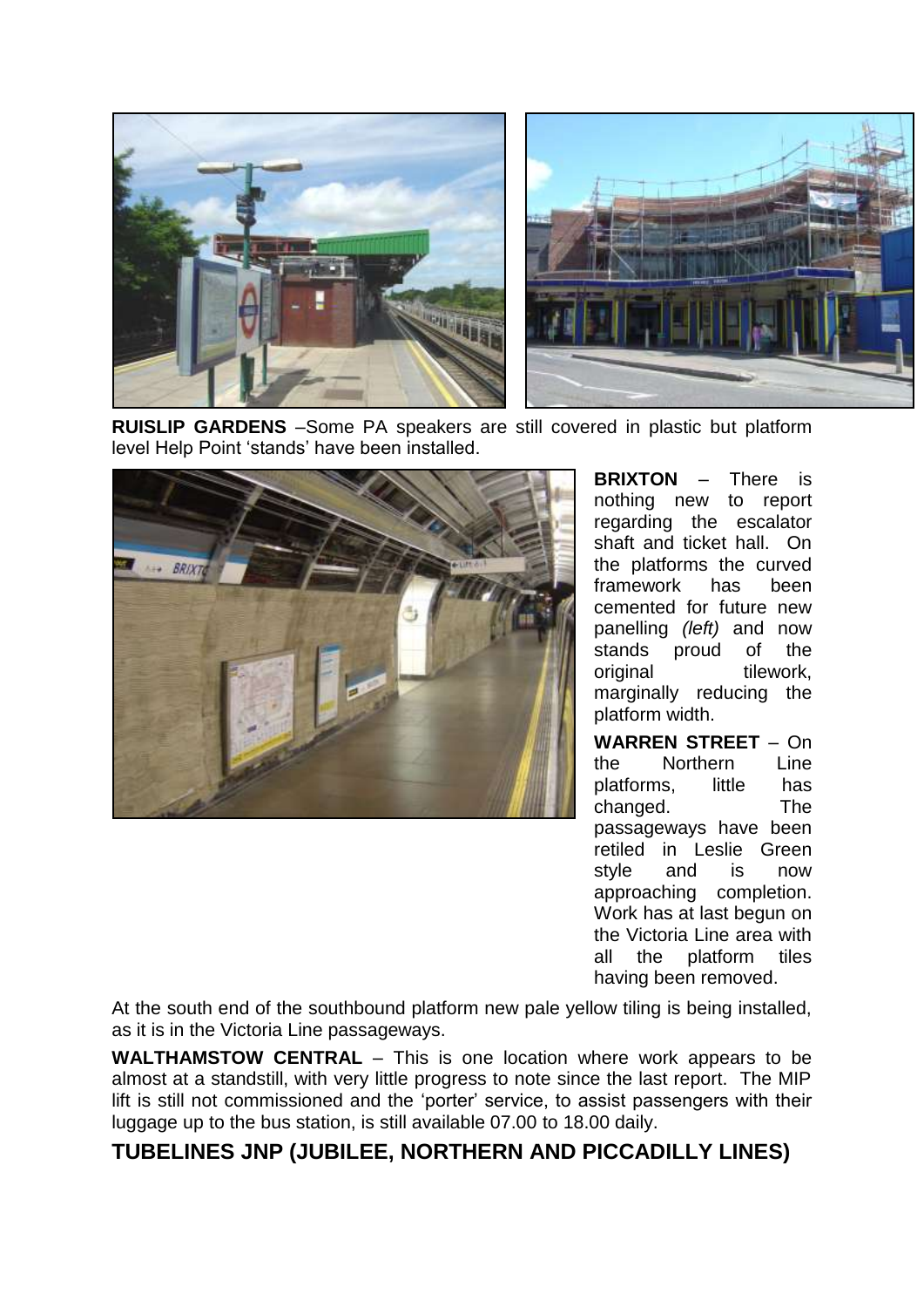**STANMORE** – Work on refurbishment proper was expected to begin in June 2008, although nothing different was observed on 25 June 2008! However, work continues apace on the third platform, which now has conductor rails laid. The new canopy has been erected for about half the length of the platform. It has been suggested that the new platform won"t be brought into use until the new signalling for the area is commissioned. The photos *(below)* show the situation on 25 June 2008, looking south *(left)* and north *(right).*



Tactile strips have already been installed at **CANONS PARK**, **QUEENSBURY** and **KINGSBURY**.

The only station with work seriously underway is at Queensbury. Cabling for the new PA speakers is taking place at platform level, with some PA speakers installed on the northbound platform and the stands for the future Help Points are in place on the platforms. The brickwork has been cleaned.

**DOLLIS HILL** – Refurbishment here is now complete. The stairwell and subways leading to the ticket hall have been retiled in cream with green edging, looking rather smart.

**WILLESDEN GREEN** – Work is also complete here, or so it seems. Apart from the usual work (tactile strips, Help Points and new PA speakers), along with the stanchions being repainted green with white relief, there seems little else has been done at platform level other than a general "tidy up". The same can be said for the ticket hall. Nothing of note has been done around the station entrances.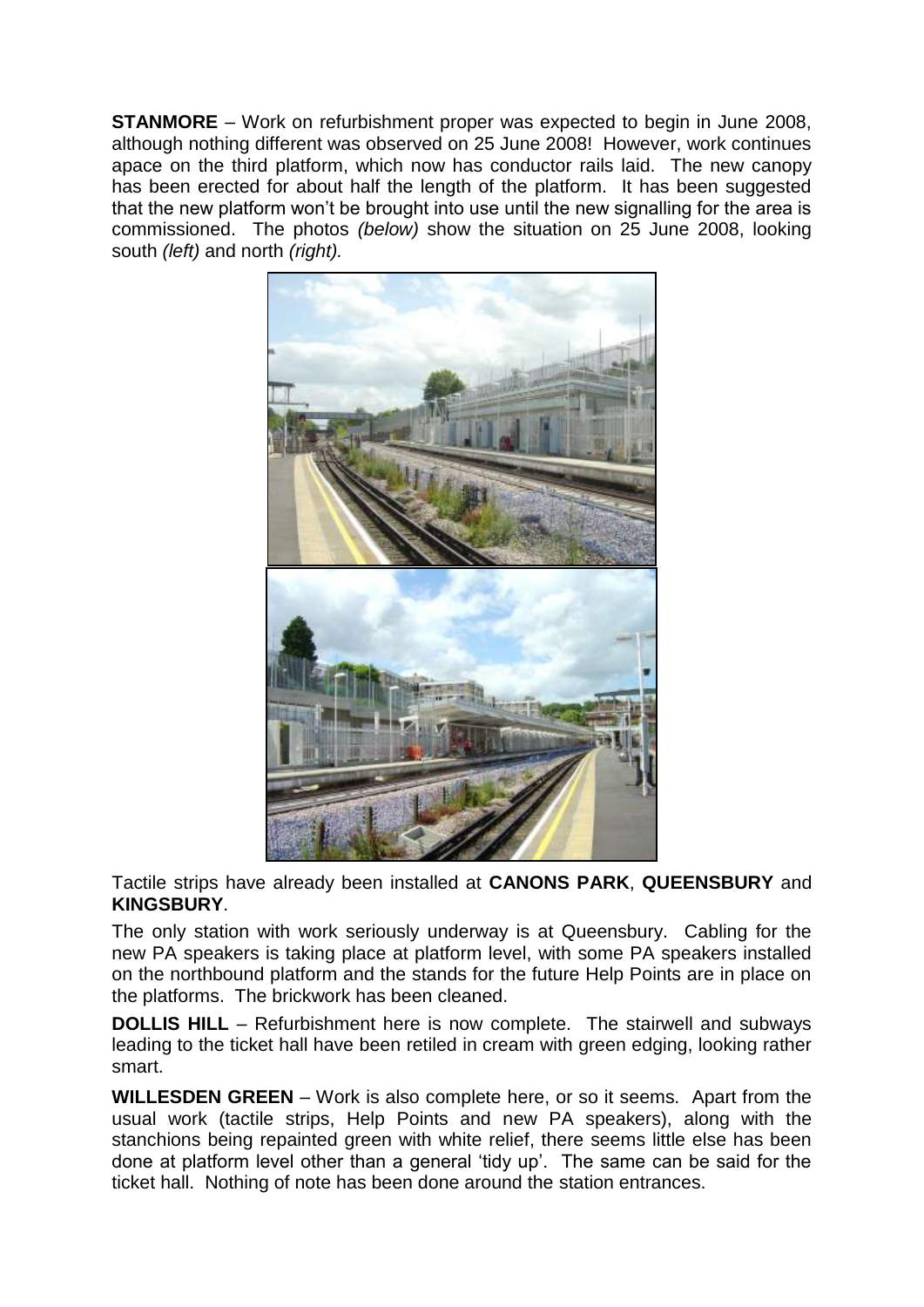**WATERLOO** – Refurbishment work began in March 2008 and already significant progress is being made. On the Northern and Bakerloo Line platforms new trunking is being installed for the recabling and the murals are being removed. It is assumed that the Jubilee Line platforms won"t alter very much, as they are less than ten years old. We wait to see what happens on the Waterloo & City Line platforms.



**EDGWARE** – Even though work has started here quite recently, there is much to see and report. A materials access "bridge" has been erected across the south end of platform No.1 *(left).* All of the platforms 2/3 train shed has been scaffolded *(overleaf, top left and right)*  to enable work to take place on the train shed roof. Temporary lighting has been installed and preliminary cabling work has begun. All three platforms have tactile strips.



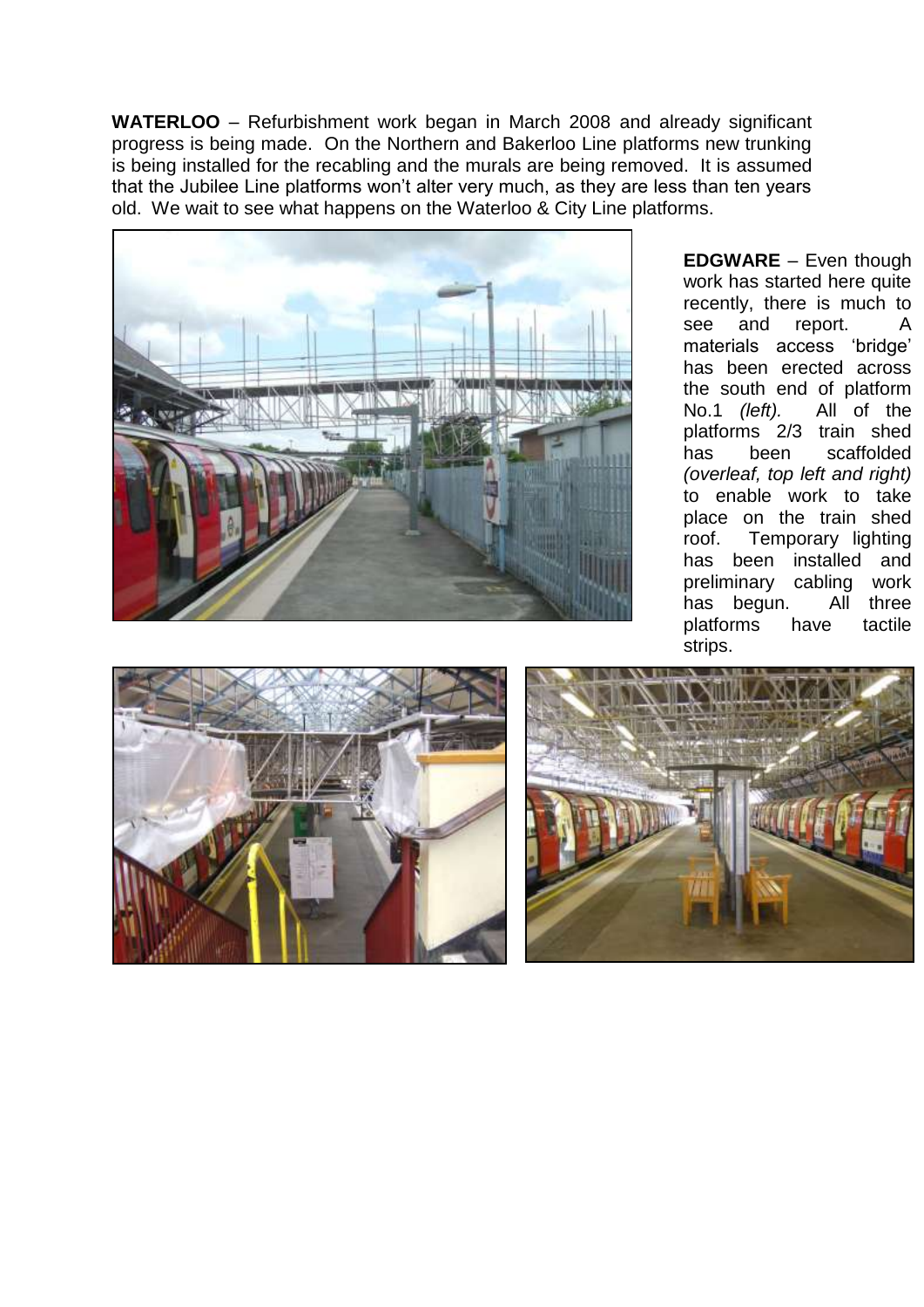

**HENDON CENTRAL** – Work has been completed here, with the new MIP lift *(left)* in passenger service from 22 May 2008. The lift has taken the place of the former south-facing stairs.

**Photo: David Burleigh BRENT CROSS** – Whilst work has been reported as complete, on 25 June 2008 there remained some work outstanding in the waiting room. Like refurbishments at Burnt Oak and Hendon Central, it is pleasing to note that replica "659,814" 1920s style signs have been included in the programme.

**WEST FINCHLEY** – With work beginning in May 2008, Help Point stands are being installed and cabling work is very evident just a month later.

> **FINCHLEY CENTRAL** – The station refurbishment is at last complete, with the two new MIP lifts in service from 2 June 2008. The northbound lift and tower is seen *(left)* and connects the platform with the footbridge, while the southbound lift tower has been built onto the north end of the southbound platform building, the back view being seen *(below).*

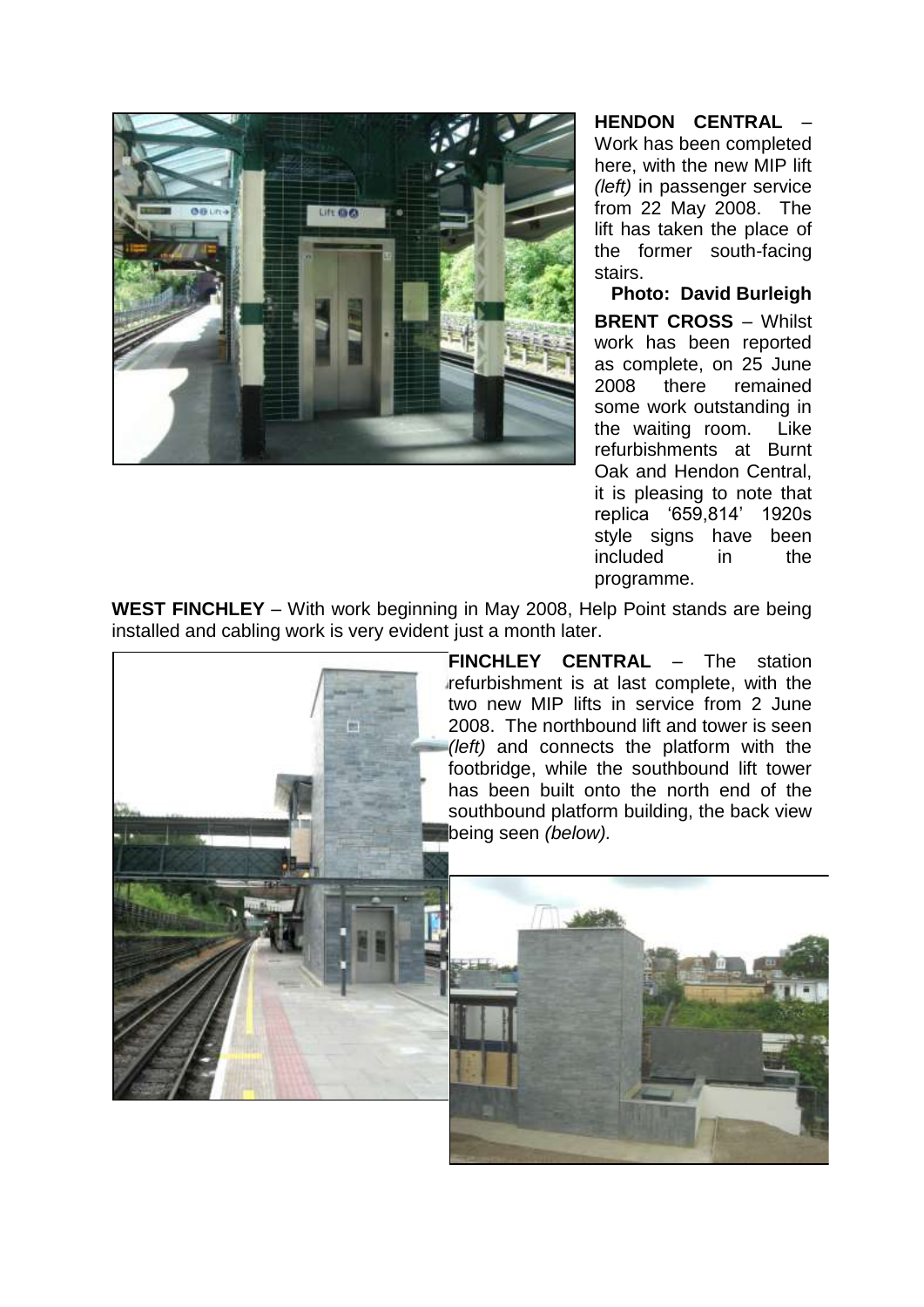**HIGHGATE** – This station has been declared as 'complete' according to a Tube Lines Press Notice of 15 May 2008. The station has been retiled in "Heritage" style and looks very smart. However, there appear to be some cabling issues on both platforms, suggesting that the work is not quite finished?



**CAMDEN TOWN** – The majority of the work on all four platforms is almost complete, save for some platform wall tiles to replace in the middle of platform No.2. Also complete are the subways and escalator shaft, all of which have new lighting. The ticket hall also appears to be finished. Outside the station only part of the Chalk Farm Road side station building retains its scaffolding. The photo *(left)*  shows the interchange passageways at the south end of the station by the former lifts (replaced by escalators in 1929). Note the new train information indicators installed as part of the refurbishment.

**OLD STREET** – Refurbishment is complete, although it was only a minor refurbishment. The acoustic panels over the ceiling have been retained. New Help Points and PA have been installed and the platforms have tactile strips.

**EUSTON** – It appears that work here is as good as complete at platform level. On the Charing Cross branch platforms the enamel panelling installed in the 1980s has been retained. All platforms have new lighting, Help Points and PA. In the ticket hall, the shop unit adjacent to the exit gateline at Euston has been converted into a station control room, and opened during March 2008. There still remain many panels to be reinstated in the ticket hall area but completion must be imminent.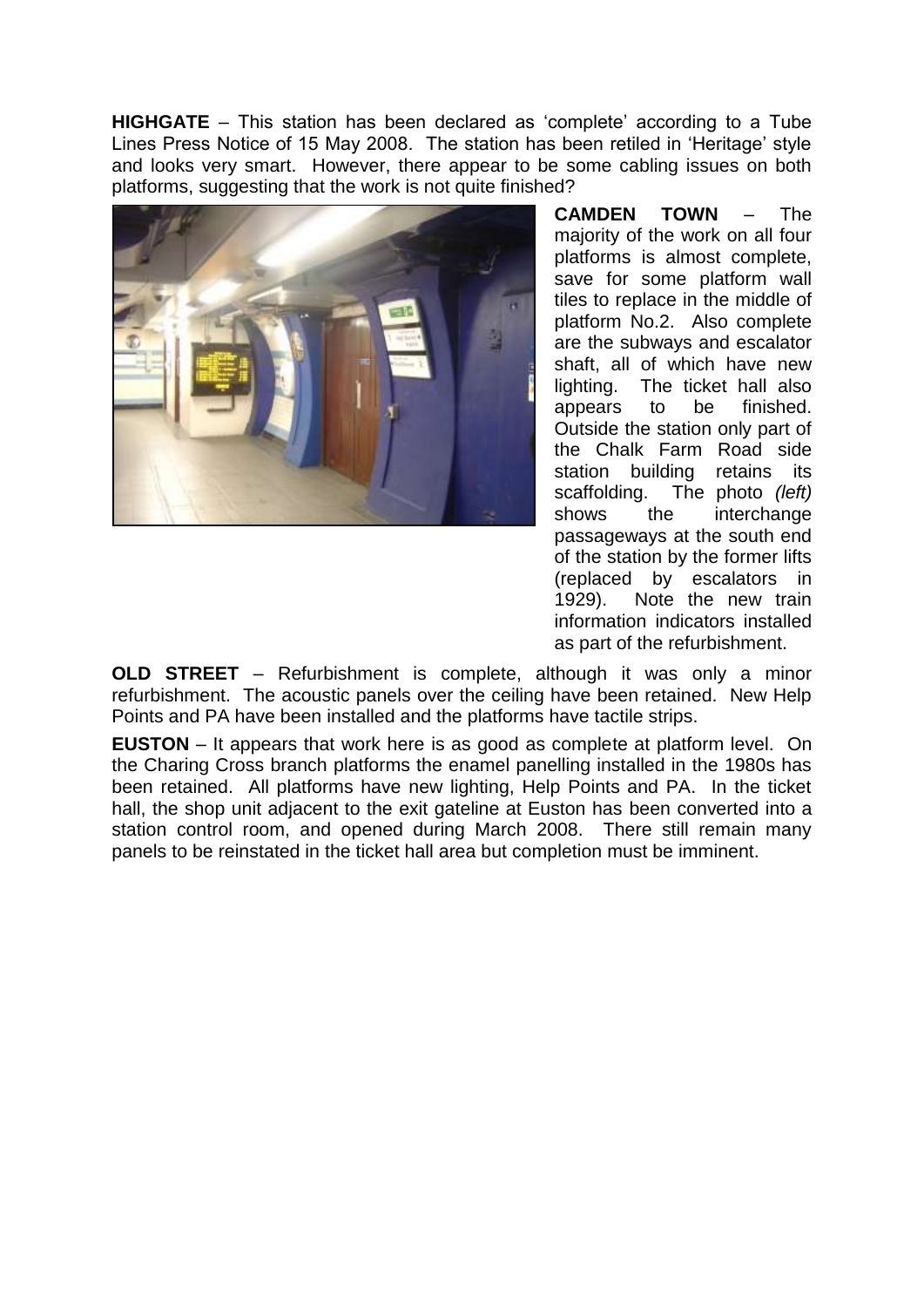

**LEICESTER SQUARE** – Work is now complete and all areas of the station look very smart indeed. The enamel panels of the 1980s depicting theatreland and neon lights in the West End have been retained but all the features of refurbished stations have been included in the work – tactile strips, new PA speakers, additional CCTV cameras, etc. The subways have also been improved with new lighting, pale grey tiles with a blue border. It is pleasing to note that "heritage" features haven"t been forgotten. Even though the "fish-tail" sign over the stairwell at the Cranbourn Street has gone, this replica *(left)* is in the entrance. Furthermore, the 'LT' tiles *(below)* have been cleaned and retained.





**SOUTHGATE** – Looking resplendent after refurbishment in "heritage" style, work at Southgate has been completed. However, the trackside walls and signs have not been touched and the advertisement spaces look a complete mess. Moreover the platform seats appear to be the previous ones revarnished and not replacements. The westbound train describer, which used fluorescent tubes to show destinations, has been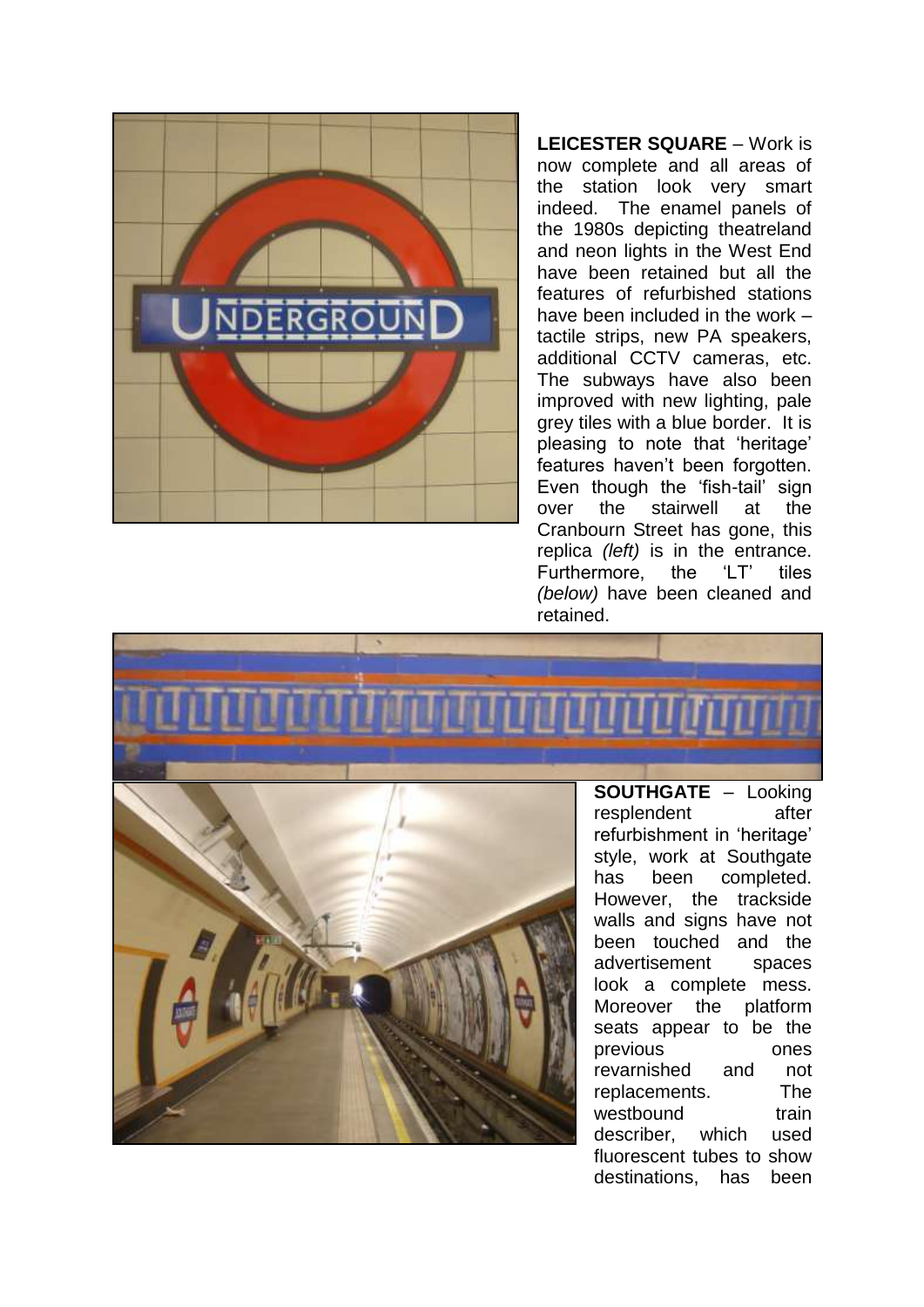

replaced by a modern dot matrix indicator. This is the only 'tube' platform where daylight can be seen – the light at the end of the tunnel, so to speak!

**HOLLOWAY ROAD** – This station has seen a mini refurbishment with repainted nontiled areas and the usual safety features installed. However, the original tiles have not been replaced (although some are in need of it!) and this station is still one of the few unspoilt good representatives of an original Leslie Green platform.

The ticket hall *(left)* was sympathetically 'preserved' when converted for the Underground Ticketing system and includes replica ticket office windows and six-sided lamp shades.

**RUSSELL SQUARE** – Work was due to start here in June 2008 and already the frieze panels have been removed and retiling is well under way.

**COVENT GARDEN** – By late-June the builders had certainly arrived with an area hoarded off (in blue!) at the west end of the eastbound platform. The platform archways are having their excess paint removed.

**GREEN PARK** – Work continues apace and on the southbound Victoria Line platform, plastic sheeting covers where the original tiles were. On the northbound platform all the tiles have been removed and the platform walls covered with smooth cement.

On the Piccadilly Line platforms, most of the previous (1980s) coloured tiles have been removed (apart from some small sections at the platform ends). Much of the platform walls have been cemented but some sections of the westbound platform has plastic sheeting over the cemented walls. A start has also been made of removing the Leslie Green pale blue tile bands over the ceiling.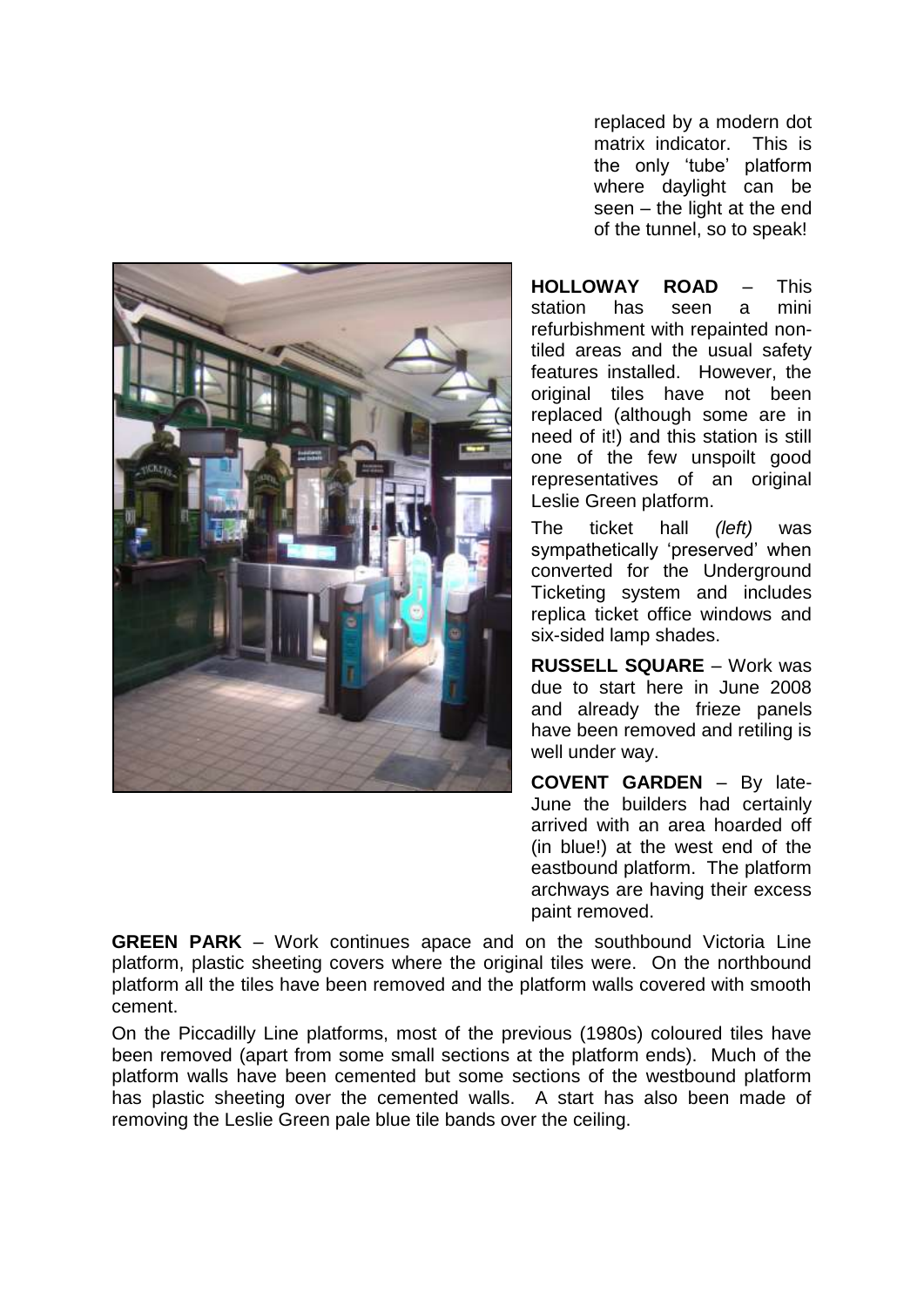The panels above frieze level have been removed prior to recabling on the Jubilee Line platforms. All platform advertisements have been removed, their pale grey spaces now being surrounded by the main red tile scheme.

**ACTON TOWN** – By the beginning of May 2008, the repositioned staircase on the westbound platform had reopened, being slightly narrower than the original – the 'scaffolding pole type' central handrail does little for the heritage aspect of this station! With the moving of the westbound stairs it was noted that the old (1932 vintage) remaining westbound stairs have 27 shallow steps (with an intermediate landing), making their climb easier than the (new) 24 taller steps (with an intermediate landing). Mr. Holden certainly knew what he was doing back in 1932/33. The 1930s lined-out brass-edged platform roundels have also been removed, replaced with temporary square white signs. By the beginning of June the train indicators and WAY OUT signs on the platforms had been moved slightly onto temporary hangers to accommodate the future new lighting. Unfortunately, with the WAY OUT signs the sight line to them along the platform has now been obscured! One is left wondering if they will they remain or is the end nigh for them. All of the internal and external stone and brickwork has been steam cleaned during the night, leaving puddles of water around the entrances, even on dry nights. It is difficult to see how the wheelchairs etc. will actually get access to the new lift on the westbound platform, as there is very little space left between the new stairs and the platform edge.



*Left:* The west end of the eastbound platform at Acton Town on 19 June 2008 showing the protection provided for the construction of the new MIP lift. The windows at overbridge level have been repainted in a cream undercoat and a start has been made to apply the top coat in what appears to be Piccadilly Line blue, which is most out of character. The same is being done to the more recently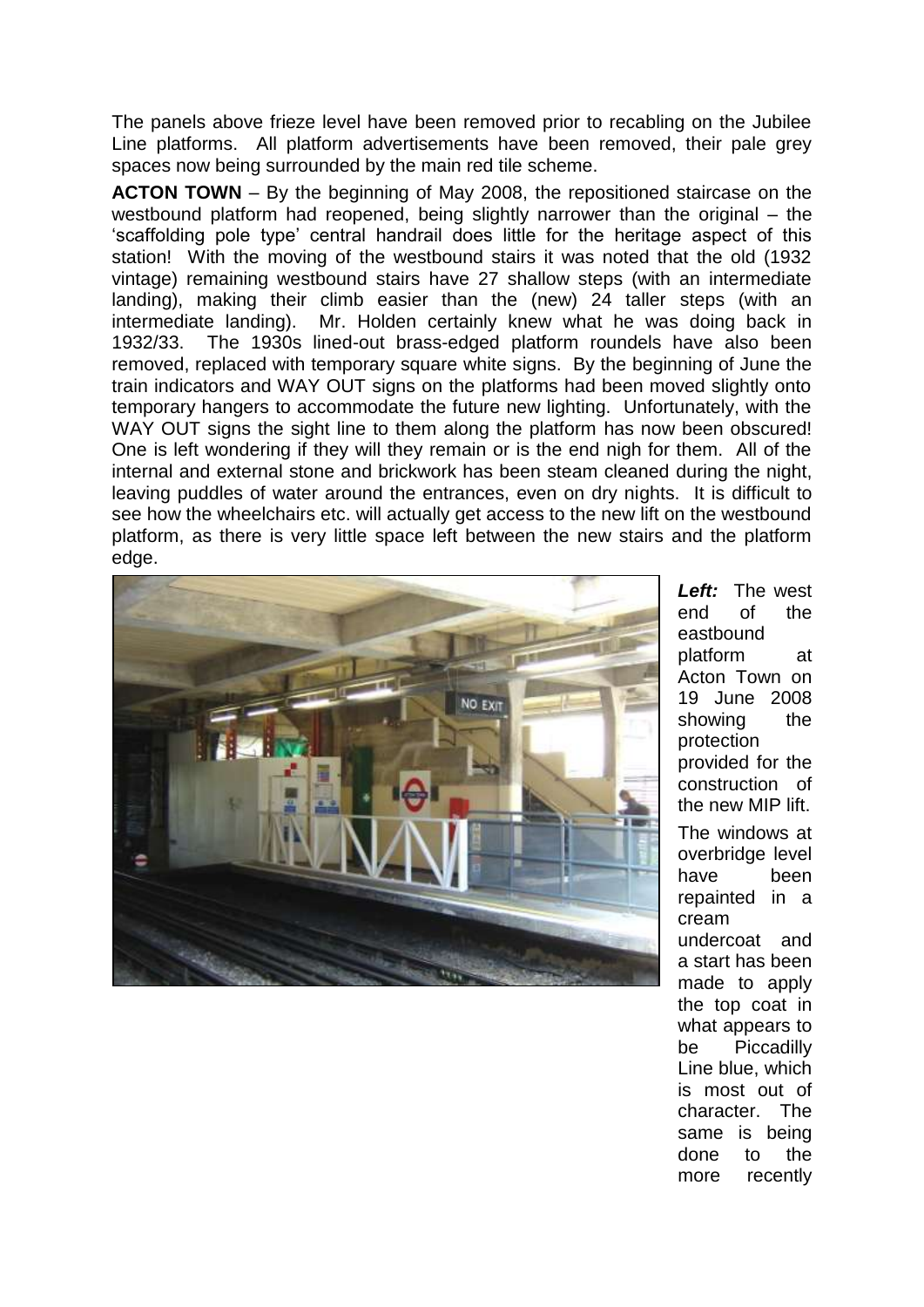installed Crittal windows.

The platform walls at low levels and the underside of the platform roof have now been painted cream in colour. New PA speakers are sprouting from the trunking for the new lighting, soon to replace the speakers which are many years old.

Although work is reported to have started on both **OSTERLEY** and **HOUNSLOW WEST**, there is nothing of significance to report at this time.

# **METRONET SSL INFRACO**

# **(METROPOLITAN, HAMMERSMITH & CITY AND DISTRICT LINES)**



**GLOUCESTER ROAD** – Work on the three SSL platforms now appears to be complete with the old "arrow" indicator on platform 1 *(left)*  working in tandem (but not when photographed on 3 July 2008!) with a new dot matrix indicator, although the arrow bulbs for "Ealing Broadway" have been expired for many months and haven"t yet been replaced. The Piccadilly Line station building is still clad in scaffolding.

The Piccadilly Line platforms still give the appearance of being "make do and mend" with the existing station lighting sufficing. The trackside tunnel walls remain in an unkempt state.

**TOWER HILL** – Although platform level hasn't changed much since the last report, the stairways to the east end (exit) ticket hall have been retiled and new lighting installed.

**NORTHWOOD** – To all intents and purposes, work at this station seems complete, with all signs of the builders now gone. However, we are reliably informed that there is still work to be done so that will be reported if or when it happens.

**PINNER** – Refurbishment work is almost complete and entry into service of the MIP lifts is anticipated.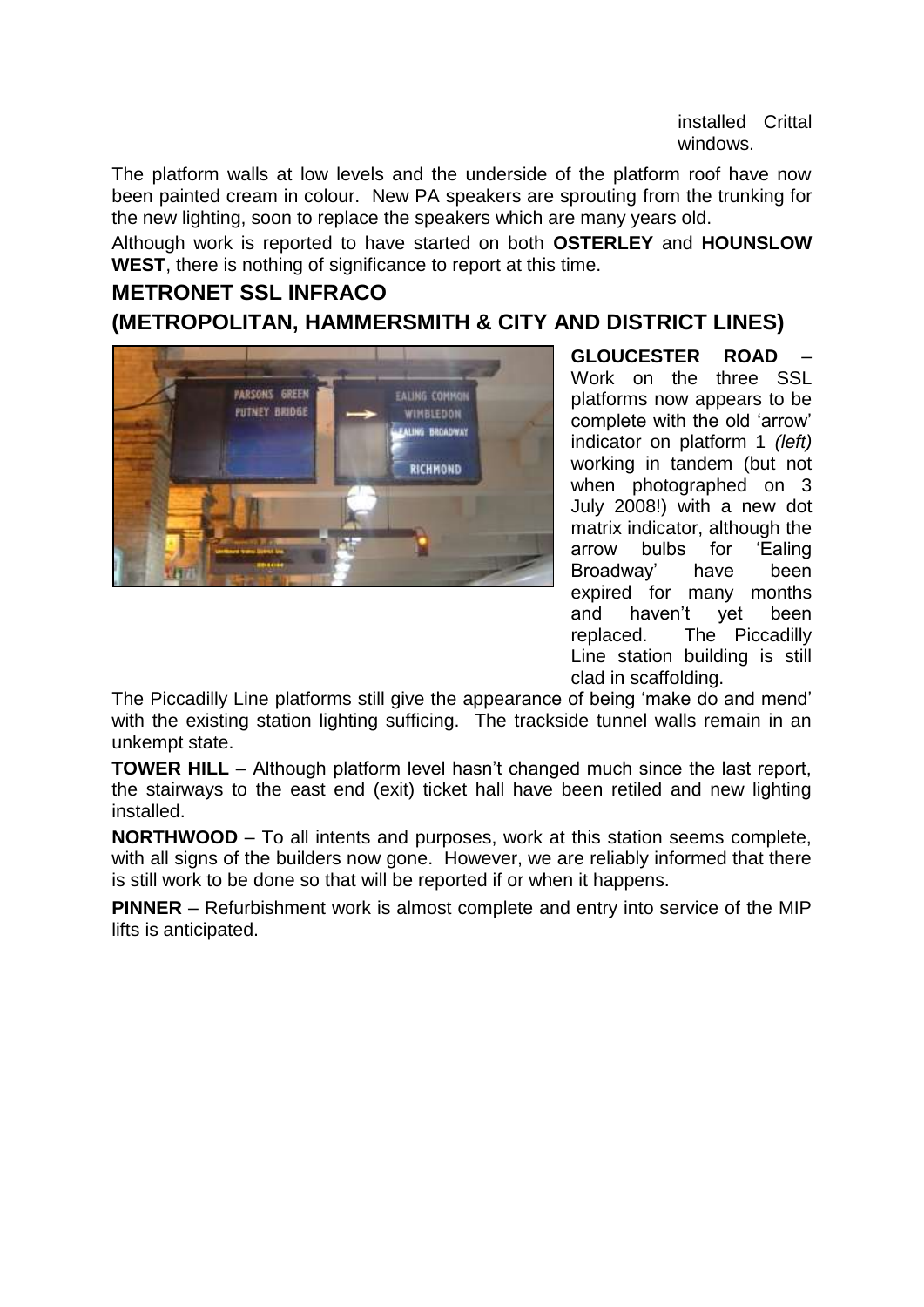

**UXBRIDGE** – At last work has restarted. The booking hall concrete ceiling has been cleaned but has many yellow markings where work is outstanding to be done. Ugly cable ducts have been suspended from the ceiling, far from keeping with a station of "listed" status *(left).* Both entrances have had brickwork cleaned. The station buffet still has the three-feathered arrow outside *(below),* which must have been there for many years – let"s hope it remains.





Although scaffolding remains over platforms 2-4, the area is now much lighter, seeing that the brickwork has been cleaned and the daylight once more allowed in. As can be seen (*left)* hoardings still take up much of the island platforms under the train shed. Most of the work at the time of writing was taking place over platform 1, which is closed off on Mondays to Thursday evenings after 21.00.



**CHISWICK PARK** – Readers will recall that Chiswick Park platforms were closed in turn in the autumn of 2006 for work on refurbishment and to that end remedial work was undertaken on the concrete canopies. After that everything appeared to grind to a halt and now, some 18 months plus later, all work has been abandoned and it is being left as it is – at least for the time being. If nothing else the exterior brickwork of Chiswick Park now looks smart (apart from some blemishes at the top roof line!) as seen on 26 June.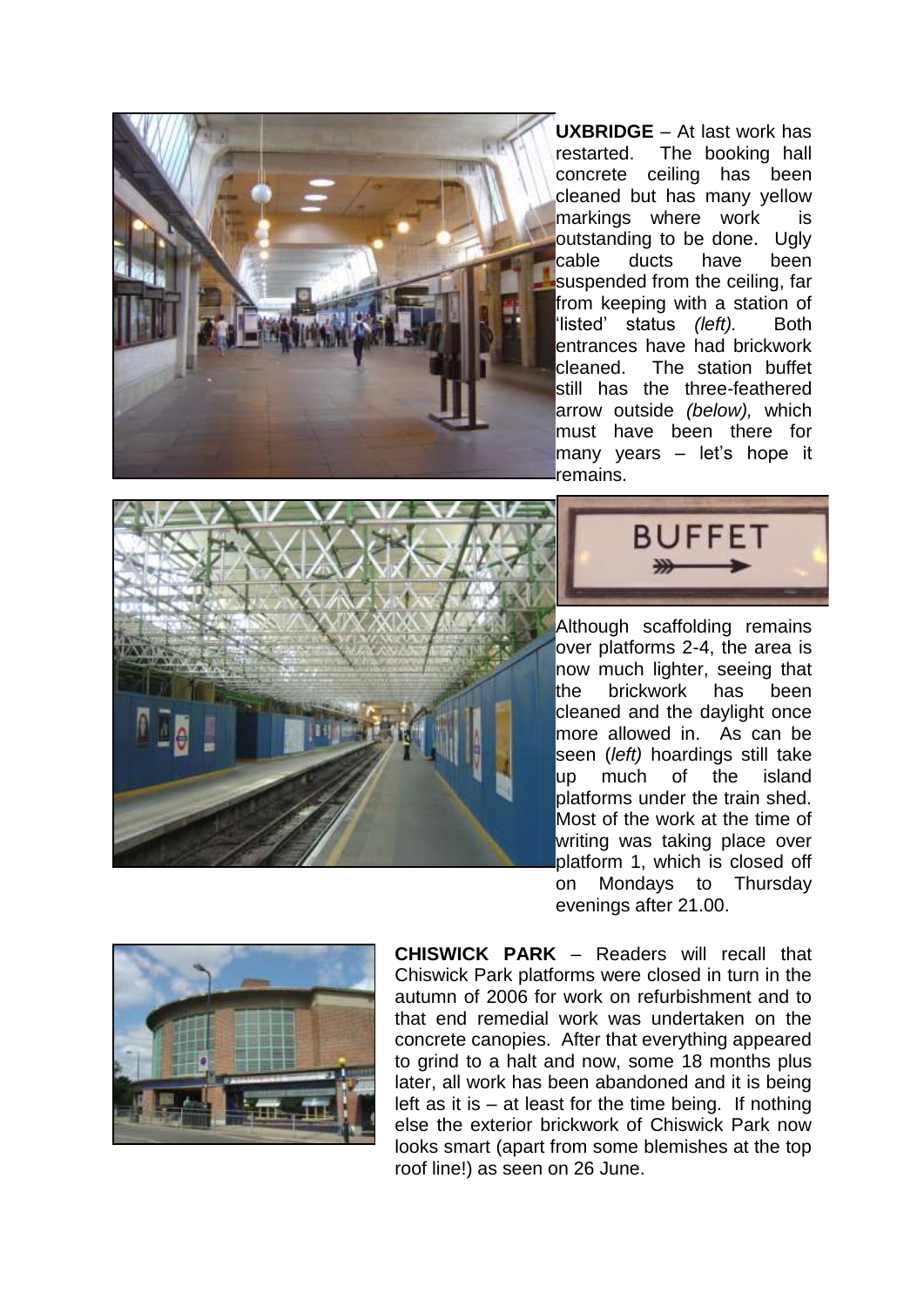One sad point to note was that the "heritage" sign to the eastbound platform, which proclaimed on a plate underneath the renaming of "Mark Lane" to Tower Hill, has had "Mark Lane" blanked out. Of interest is that the heritage sign to the westbound platform remains in all its glory, proclaiming (with the "rider" of its heritage nature) to serve Northfields, Osterley, Hounslow, Ealing, Sudbury, South Harrow, Ruislip and Uxbridge, whereas only Ealing is applicable today.



**KING'S CROSS** – There is little to report on any of the "tube" platforms at King"s Cross since the previous notes were published. However, the photo of the southbound Northern Line platform on 22 June 2008 *(left)* shows in the centre where access for the new Northern ticket hall will be when it opens in 2009/10. Beyond that, where the fluorescent lighting ends, is the new bridge across the southbound track which will give access to the new entrance.

**EARL'S COURT** – There is little to report here with scaffolding still making the station platforms and east end ticket hall rather dark.